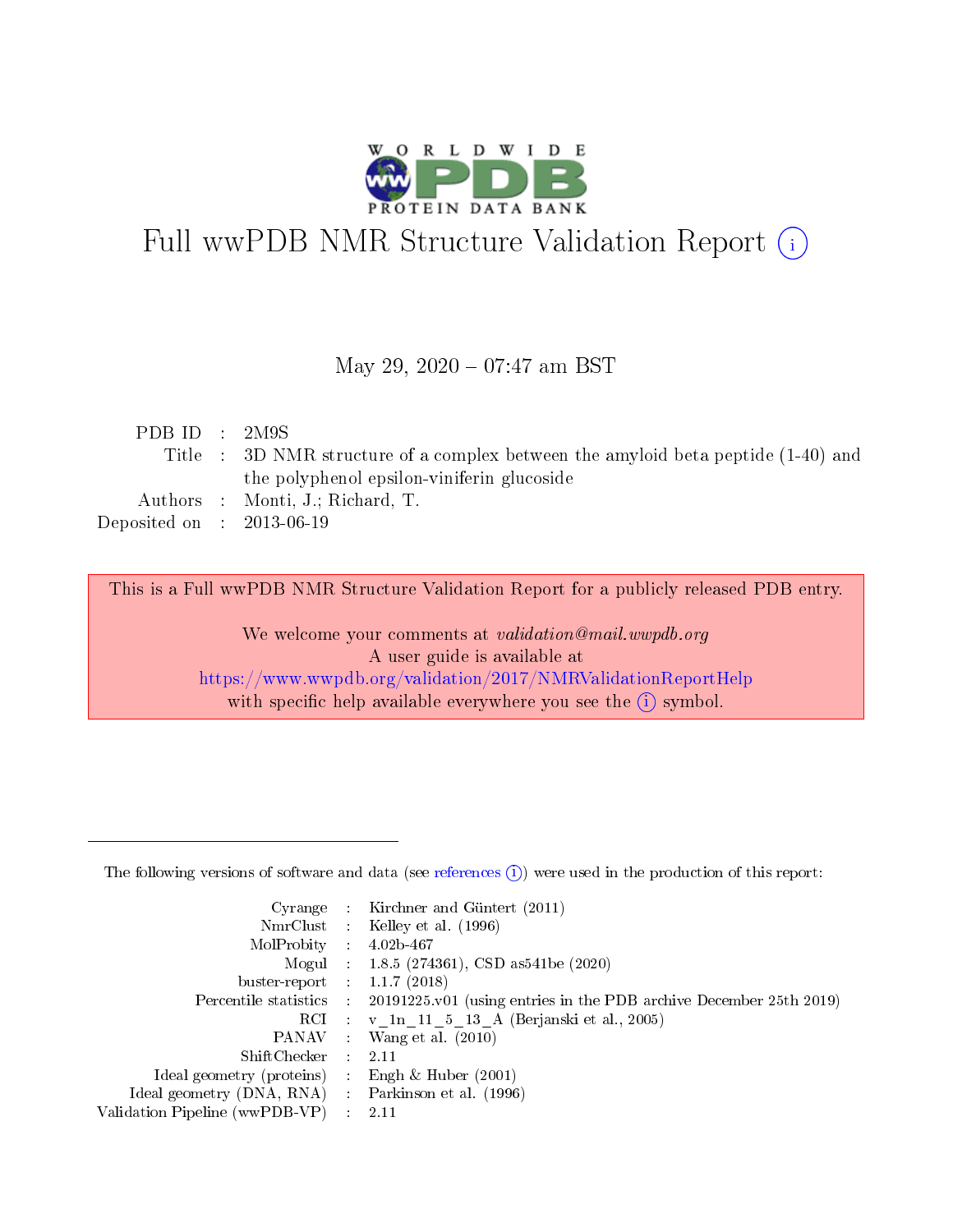## 1 [O](https://www.wwpdb.org/validation/2017/NMRValidationReportHelp#overall_quality)verall quality at a glance (i)

The following experimental techniques were used to determine the structure: SOLUTION NMR

The overall completeness of chemical shifts assignment is 45%.

Percentile scores (ranging between 0-100) for global validation metrics of the entry are shown in the following graphic. The table shows the number of entries on which the scores are based.



The table below summarises the geometric issues observed across the polymeric chains and their fit to the experimental data. The red, orange, yellow and green segments indicate the fraction of residues that contain outliers for  $>=3, 2, 1$  and 0 types of geometric quality criteria. A cyan segment indicates the fraction of residues that are not part of the well-defined cores, and a grey segment represents the fraction of residues that are not modelled. The numeric value for each fraction is indicated below the corresponding segment, with a dot representing fractions  $\epsilon = 5\%$ 

| <b>Mol</b> | ${\bf Chain}$ | Length |     | Quality of chain |     |  |  |  |  |  |  |  |  |
|------------|---------------|--------|-----|------------------|-----|--|--|--|--|--|--|--|--|
|            |               |        |     |                  |     |  |  |  |  |  |  |  |  |
|            |               | 40     | 18% | 5%               | 78% |  |  |  |  |  |  |  |  |

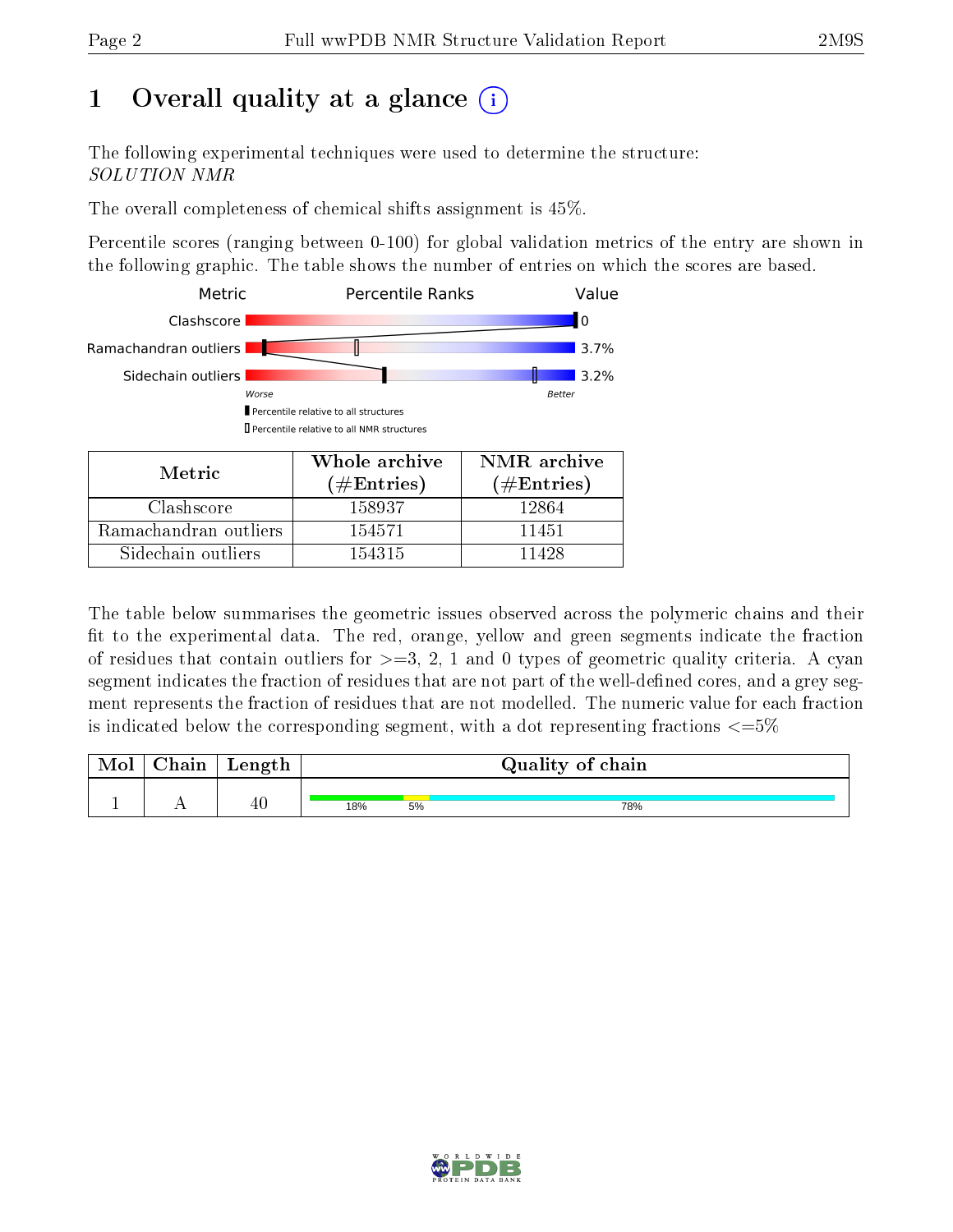## 2 Ensemble composition and analysis  $(i)$

This entry contains 9 models. Model 6 is the overall representative, medoid model (most similar to other models). The authors have identified model 1 as representative, based on the following criterion: closest to the average.

The following residues are included in the computation of the global validation metrics.

| Well-defined (core) protein residues |                                                         |                                    |  |  |  |  |  |  |  |  |  |
|--------------------------------------|---------------------------------------------------------|------------------------------------|--|--|--|--|--|--|--|--|--|
|                                      | . Well-defined core $\mid$ Residue range (total) $\mid$ | Backbone RMSD $(A)$   Medoid model |  |  |  |  |  |  |  |  |  |
|                                      | $A:2-A:10(9)$                                           | $\rm 0.95$                         |  |  |  |  |  |  |  |  |  |

Ill-defined regions of proteins are excluded from the global statistics.

Ligands and non-protein polymers are included in the analysis.

The models can be grouped into 2 clusters. No single-model clusters were found.

| Cluster number | Models |
|----------------|--------|
|                | 4. b.  |
|                |        |

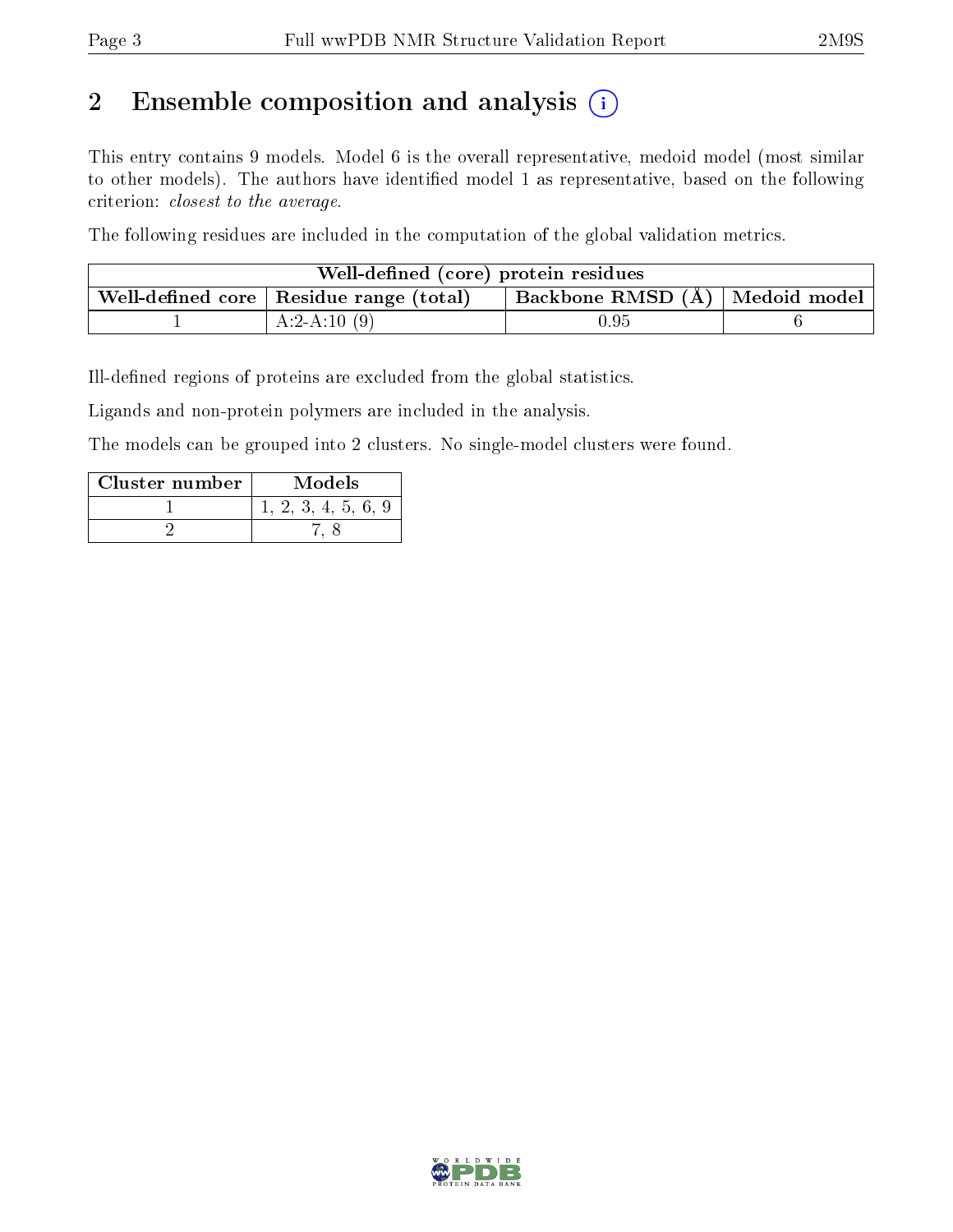## 3 Entry composition (i)

There are 2 unique types of molecules in this entry. The entry contains 752 atoms, of which 356 are hydrogens and 0 are deuteriums.

Molecule 1 is a protein called Amyloid beta A4 protein.

| Mol | Chain Residues |       | Atoms |     |    |    |  |  |  |  |  |  |  |  |  |
|-----|----------------|-------|-------|-----|----|----|--|--|--|--|--|--|--|--|--|
|     |                | Fotal |       | H   |    |    |  |  |  |  |  |  |  |  |  |
|     |                | 598   | 194   | 292 | 53 | 58 |  |  |  |  |  |  |  |  |  |

• Molecule 2 is  $(2S,3S)$ -3- $(3,5$ -dihydroxyphenyl)-2- $(4$ -hydroxyphenyl)-4- $[(E)$ -2- $(4)$ -hydroxyphenyl nyl)ethenyl]-2,3-dihydro-1-benzofuran-6-yl beta-D-glucopyranoside (three-letter code: 23Y) (formula:  $C_{34}H_{32}O_{11}$ ).



|  | Mol   Chain   Residues | Atoms       |  |          |  |  |  |  |  |  |  |
|--|------------------------|-------------|--|----------|--|--|--|--|--|--|--|
|  |                        | Total C H O |  |          |  |  |  |  |  |  |  |
|  |                        | 77 34 32 11 |  |          |  |  |  |  |  |  |  |
|  |                        | Total C H O |  |          |  |  |  |  |  |  |  |
|  |                        | -77         |  | 34 32 11 |  |  |  |  |  |  |  |

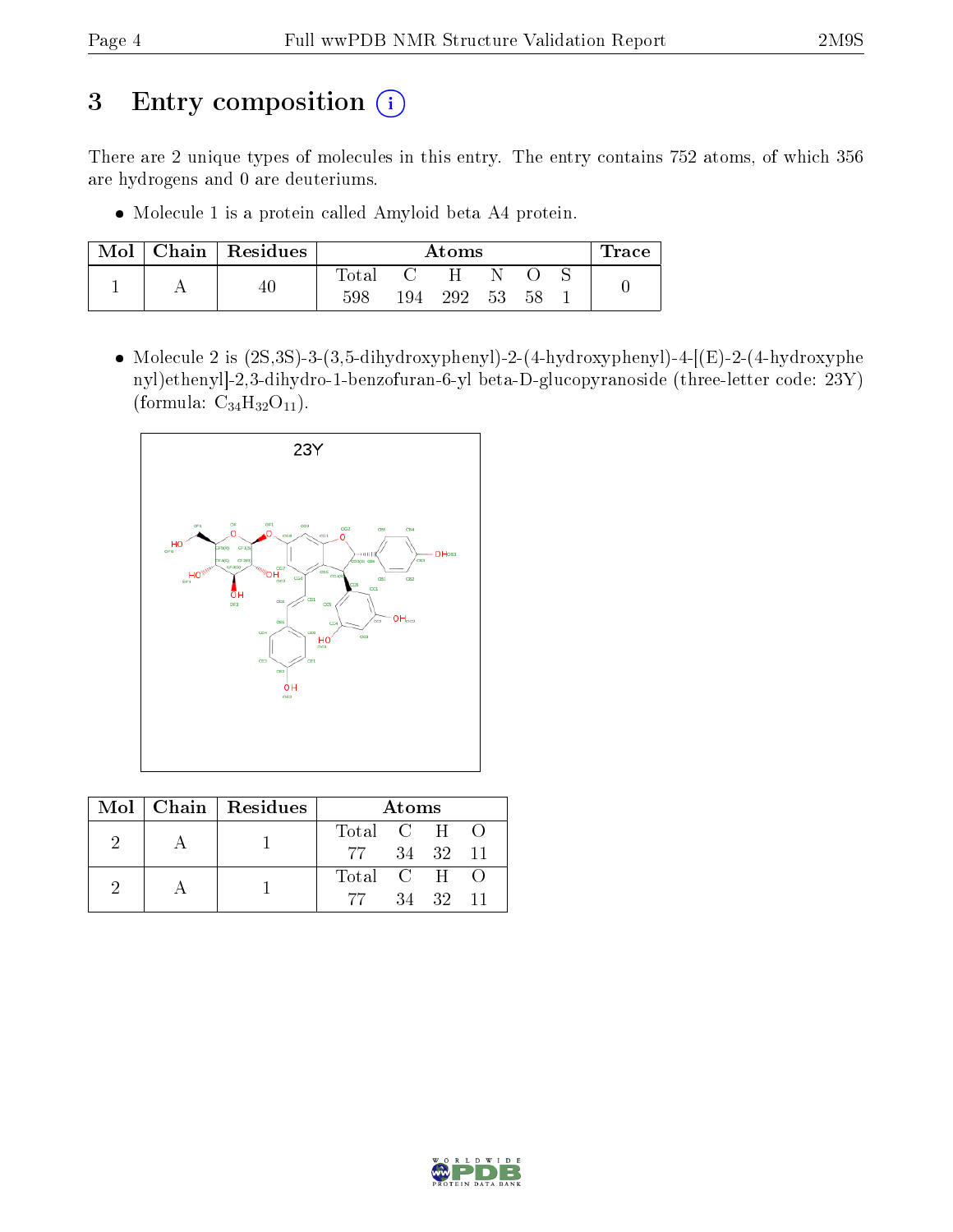## 4 Residue-property plots  $\binom{1}{1}$

## <span id="page-4-0"></span>4.1 Average score per residue in the NMR ensemble

These plots are provided for all protein, RNA and DNA chains in the entry. The first graphic is the same as shown in the summary in section 1 of this report. The second graphic shows the sequence where residues are colour-coded according to the number of geometric quality criteria for which they contain at least one outlier: green  $= 0$ , yellow  $= 1$ , orange  $= 2$  and red  $= 3$  or more. Stretches of 2 or more consecutive residues without any outliers are shown as green connectors. Residues which are classified as ill-defined in the NMR ensemble, are shown in cyan with an underline colour-coded according to the previous scheme. Residues which were present in the experimental sample, but not modelled in the final structure are shown in grey.

• Molecule 1: Amyloid beta A4 protein



## 4.2 Scores per residue for each member of the ensemble

Colouring as in section [4.1](#page-4-0) above.

### 4.2.1 Score per residue for model 1

• Molecule 1: Amyloid beta A4 protein



### 4.2.2 Score per residue for model 2

• Molecule 1: Amyloid beta A4 protein



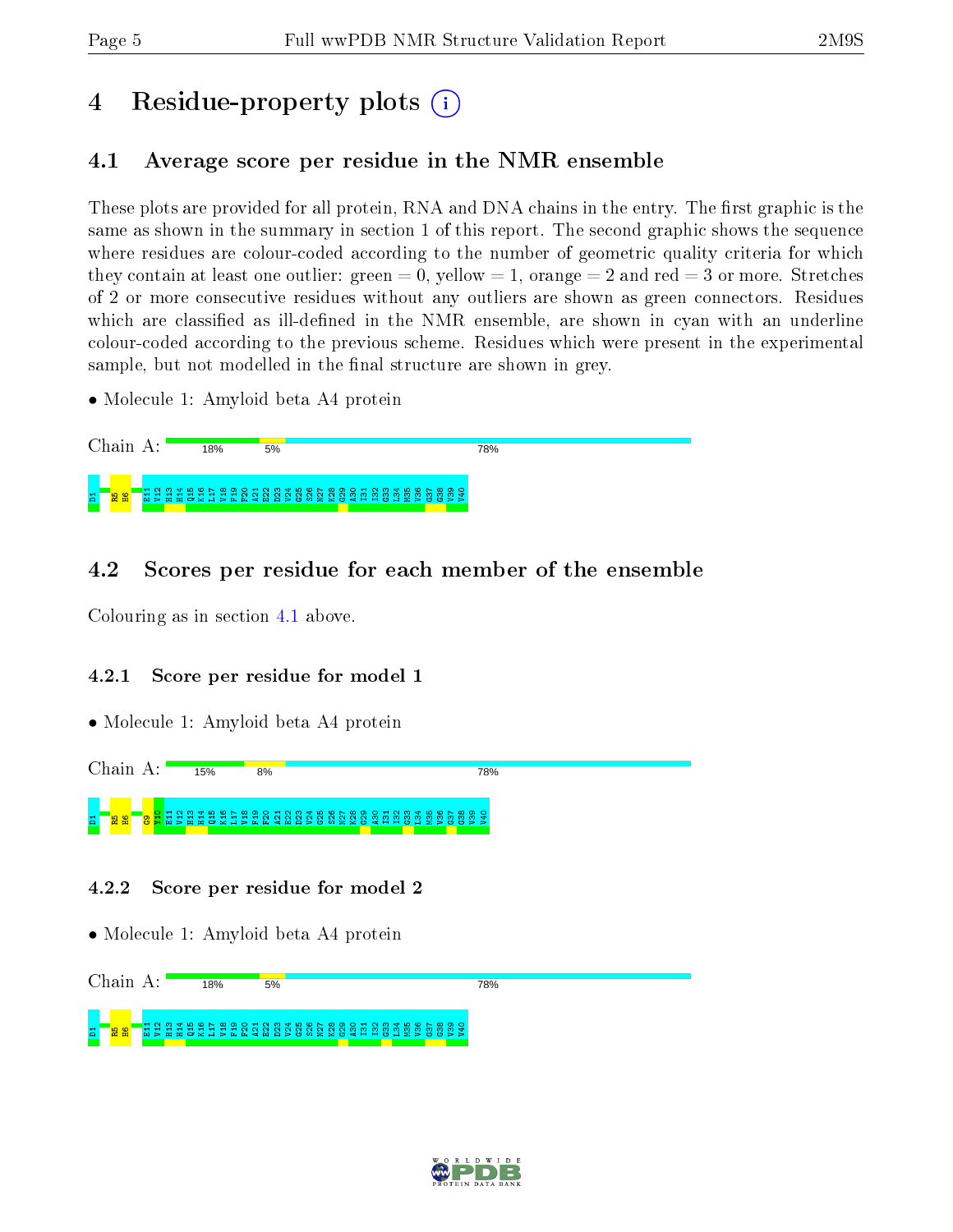78%

#### 4.2.3 Score per residue for model 3

• Molecule 1: Amyloid beta A4 protein

Chain A: 18%

D1R5H6E11 V12 H13 H14 Q15 K16 L17 V18 F19 F20 A21 E22 D23 V24 G25 S26 N27 K28 G29 A30 I31 I32 G33 L34 M35 V36 G37 G38 V39 V40

 $\overline{\cdot}$  .

#### 4.2.4 Score per residue for model 4

• Molecule 1: Amyloid beta A4 protein

Chain A: 15% 8% **78%** D1R5H6G9Y10 E11 V12 H13 H14 Q15 K16 L17 V18 F19 F20 A21 E22 D23 V24 G25 S26 N27 K28 G29 A30 I31 I32 G33 L34 M35 V36 G37 G38 V39 V40

#### 4.2.5 Score per residue for model 5

• Molecule 1: Amyloid beta A4 protein

| $\gamma$ hain                    | 1.8% | 5% | 78% |  |
|----------------------------------|------|----|-----|--|
| 兽<br><b>IO</b><br>Ξ.<br><b>R</b> |      |    |     |  |

4.2.6 Score per residue for model 6 (medoid)

• Molecule 1: Amyloid beta A4 protein



### 4.2.7 Score per residue for model 7

• Molecule 1: Amyloid beta A4 protein

| $\alpha_{\rm hq1}$ |  | 18% | 5% |  |  |  |  |  |  |  | 78% |  |  |  |  |  |  |
|--------------------|--|-----|----|--|--|--|--|--|--|--|-----|--|--|--|--|--|--|
| 畠<br>윎<br>품        |  |     |    |  |  |  |  |  |  |  |     |  |  |  |  |  |  |

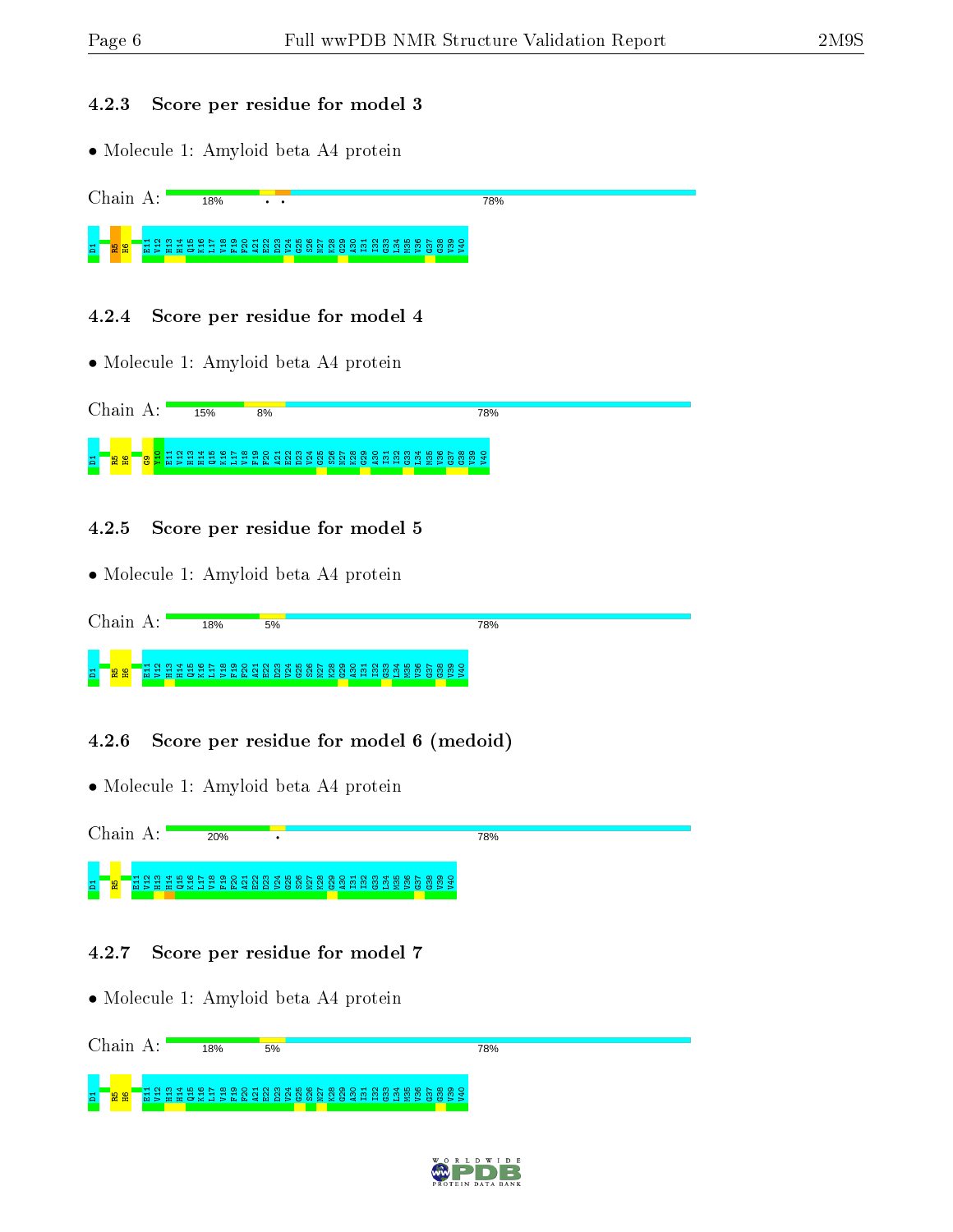**78%** 

### 4.2.8 Score per residue for model 8

 $8%$ 

• Molecule 1: Amyloid beta A4 protein

Chain A:  $15%$ 

 $_{\rm Z}$   $_{\rm T}$   $_{\rm g}$   $_{\rm S}$   $_{\rm C}$   $_{\rm C}$   $_{\rm T}$   $_{\rm S}$   $_{\rm C}$   $_{\rm C}$   $_{\rm C}$   $_{\rm C}$   $_{\rm C}$   $_{\rm C}$   $_{\rm S}$   $_{\rm C}$   $_{\rm S}$   $_{\rm C}$   $_{\rm S}$   $_{\rm C}$   $_{\rm C}$   $_{\rm C}$   $_{\rm C}$   $_{\rm C}$   $_{\rm C}$   $_{\rm C}$   $_{\rm C}$   $_{\rm C$ 

4.2.9 Score per residue for model 9

• Molecule 1: Amyloid beta A4 protein



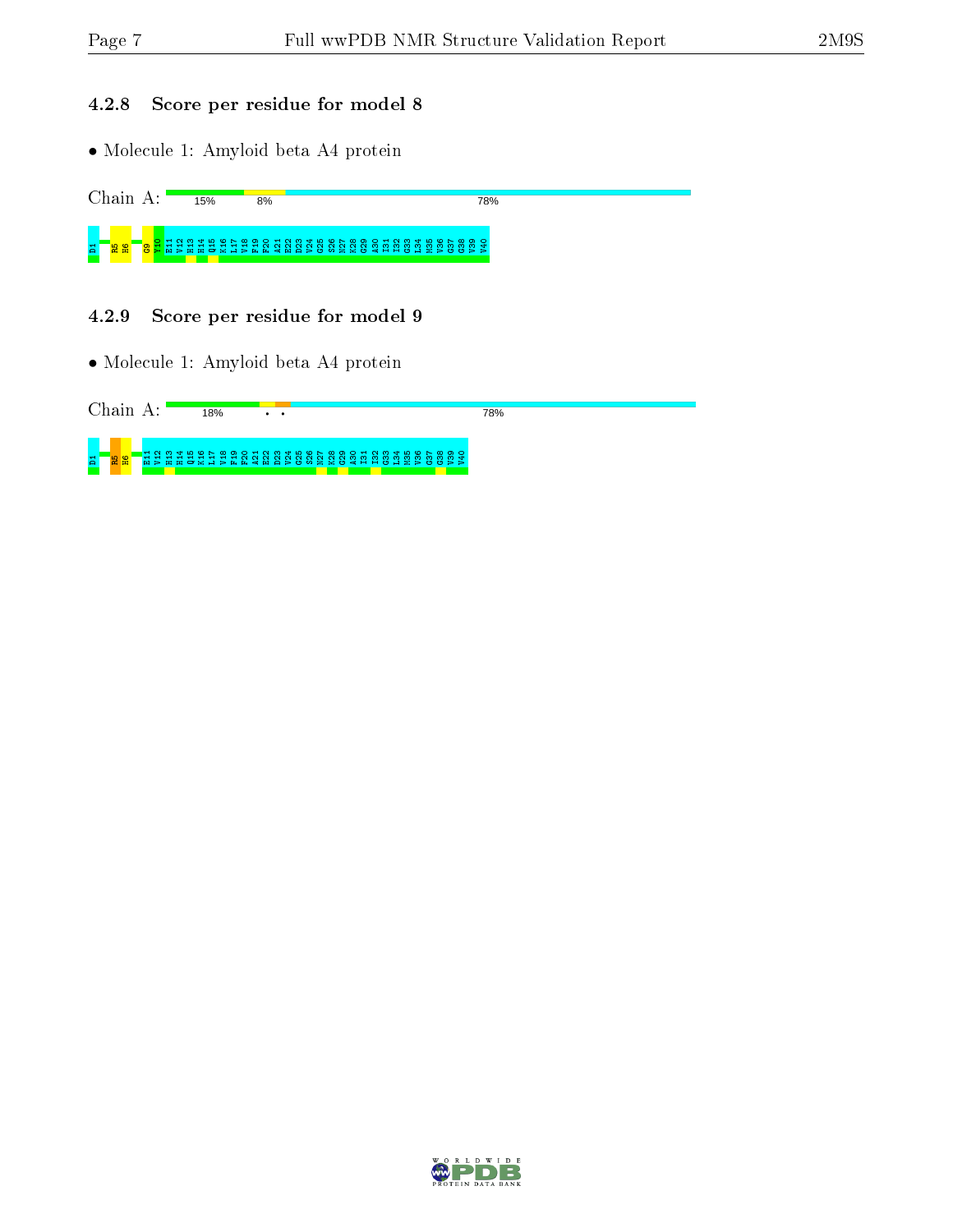## 5 Refinement protocol and experimental data overview  $\binom{1}{k}$

The models were refined using the following method: *simulated annealing*.

Of the 100 calculated structures, 9 were deposited, based on the following criterion: structures with the lowest energy.

The following table shows the software used for structure solution, optimisation and refinement.

| Software name   Classification |                    | <b>Version</b> |
|--------------------------------|--------------------|----------------|
| InsightII                      | structure solution |                |
| InsightII                      | refinement         |                |

The following table shows chemical shift validation statistics as aggregates over all chemical shift files. Detailed validation can be found in section  $6$  of this report.

| Chemical shift file(s)                       | input cs.cif |
|----------------------------------------------|--------------|
| Number of chemical shift lists               |              |
| Total number of shifts                       | 268          |
| Number of shifts mapped to atoms             | 268          |
| Number of unparsed shifts                    |              |
| Number of shifts with mapping errors         |              |
| Number of shifts with mapping warnings       |              |
| Assignment completeness (well-defined parts) |              |

No validations of the models with respect to experimental NMR restraints is performed at this time.

COVALENT-GEOMETRY INFOmissingINFO

## 5.1 Too-close contacts (i)

In the following table, the Non-H and H(model) columns list the number of non-hydrogen atoms and hydrogen atoms in each chain respectively. The H(added) column lists the number of hydrogen atoms added and optimized by MolProbity. The Clashes column lists the number of clashes averaged over the ensemble.

|                                             |      | Mol   Chain   Non-H   H(model)   H(added)   Clashes |        |  |  |  |
|---------------------------------------------|------|-----------------------------------------------------|--------|--|--|--|
| $\parallel$ All $\parallel$ All $\parallel$ | 1494 | - 1125                                              | - 1121 |  |  |  |

The all-atom clashscore is defined as the number of clashes found per 1000 atoms (including hydrogen atoms). The all-atom clashscore for this structure is -.

There are no clashes.

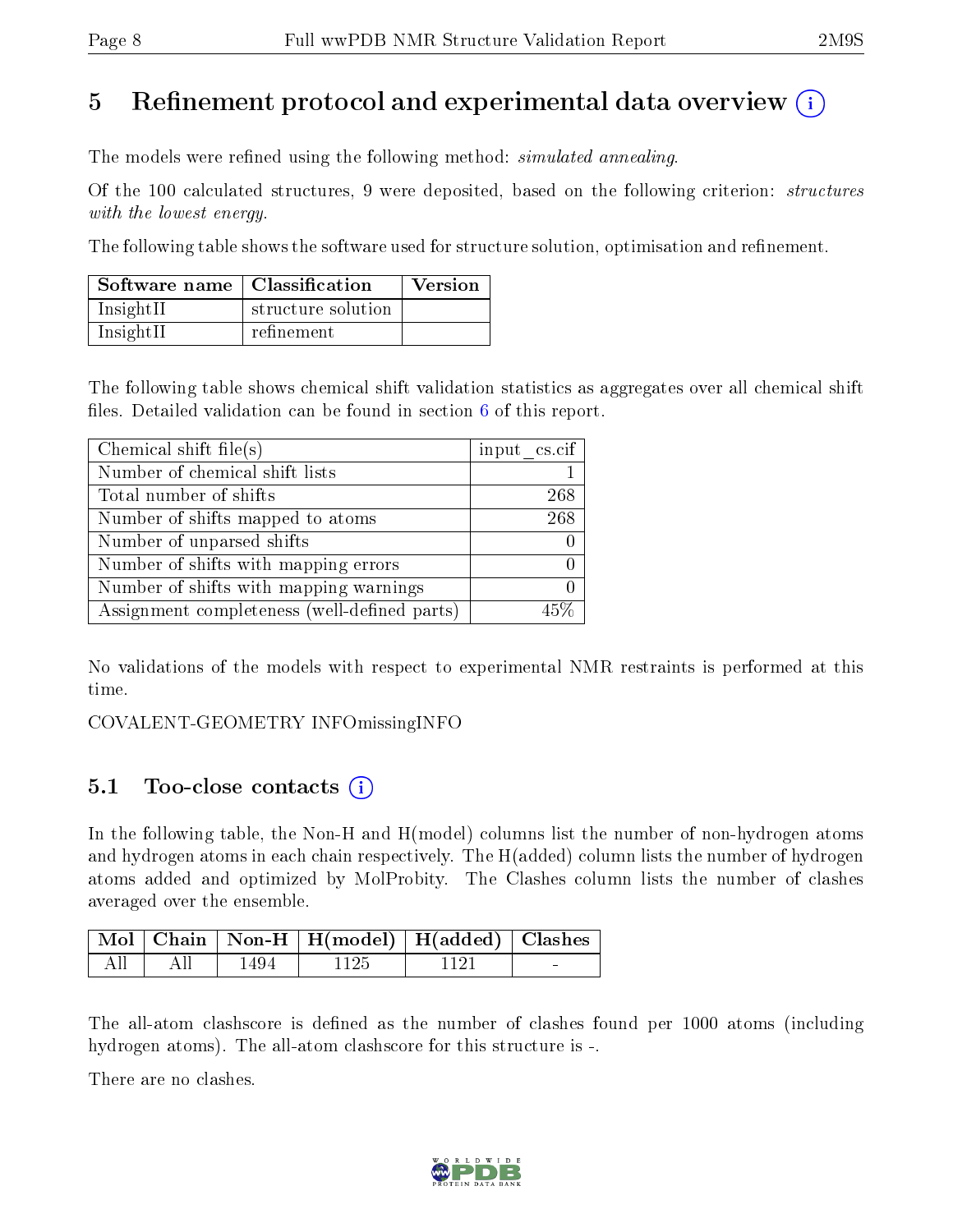## 5.2 Torsion angles (i)

### 5.2.1 Protein backbone  $(i)$

In the following table, the Percentiles column shows the percent Ramachandran outliers of the chain as a percentile score with respect to all PDB entries followed by that with respect to all NMR entries. The Analysed column shows the number of residues for which the backbone conformation was analysed and the total number of residues.

| Mol | Chain | Analysed          | Favoured          | Allowed                     | Outliers          |                | Percentiles |
|-----|-------|-------------------|-------------------|-----------------------------|-------------------|----------------|-------------|
|     |       | $9/40(22\%)$      | $8\pm1(85\pm9\%)$ | $\pm 1 \pm 1 (11 \pm 10\%)$ | $\pm 0.4 \pm 5\%$ | $\boxed{6}$ 34 |             |
| All |       | $81/360$ $(22\%)$ | 69 $(85%)$        | $9(11\%)$                   | 3(4%)             | $6 \mid 34$    |             |

All 1 unique Ramachandran outliers are listed below.

|  |  | Mol   Chain   Res   Type   Models (Total) |
|--|--|-------------------------------------------|
|  |  |                                           |

#### 5.2.2 Protein sidechains  $\hat{1}$

In the following table, the Percentiles column shows the percent sidechain outliers of the chain as a percentile score with respect to all PDB entries followed by that with respect to all NMR entries. The Analysed column shows the number of residues for which the sidechain conformation was analysed and the total number of residues.

| Mol | Chain | Analysed          | Rotameric                                        | Outliers | Percentiles     |    |  |
|-----|-------|-------------------|--------------------------------------------------|----------|-----------------|----|--|
|     |       | 7/31(23%)         | $17\pm0$ (97 $\pm6\%$ )   0 $\pm0$ (3 $\pm6\%$ ) |          | 42 <sup>1</sup> | 88 |  |
| All | All   | $63/279$ $(23\%)$ | 61 $(97%)$                                       | 2(3%)    |                 | 88 |  |

All 1 unique residues with a non-rotameric sidechain are listed below.

|  |      | Mol   Chain   Res   Type   Models (Total) |
|--|------|-------------------------------------------|
|  | ARG. |                                           |

### $5.2.3$  RNA  $(i)$

There are no RNA molecules in this entry.

## 5.3 Non-standard residues in protein, DNA, RNA chains (i)

There are no non-standard protein/DNA/RNA residues in this entry.

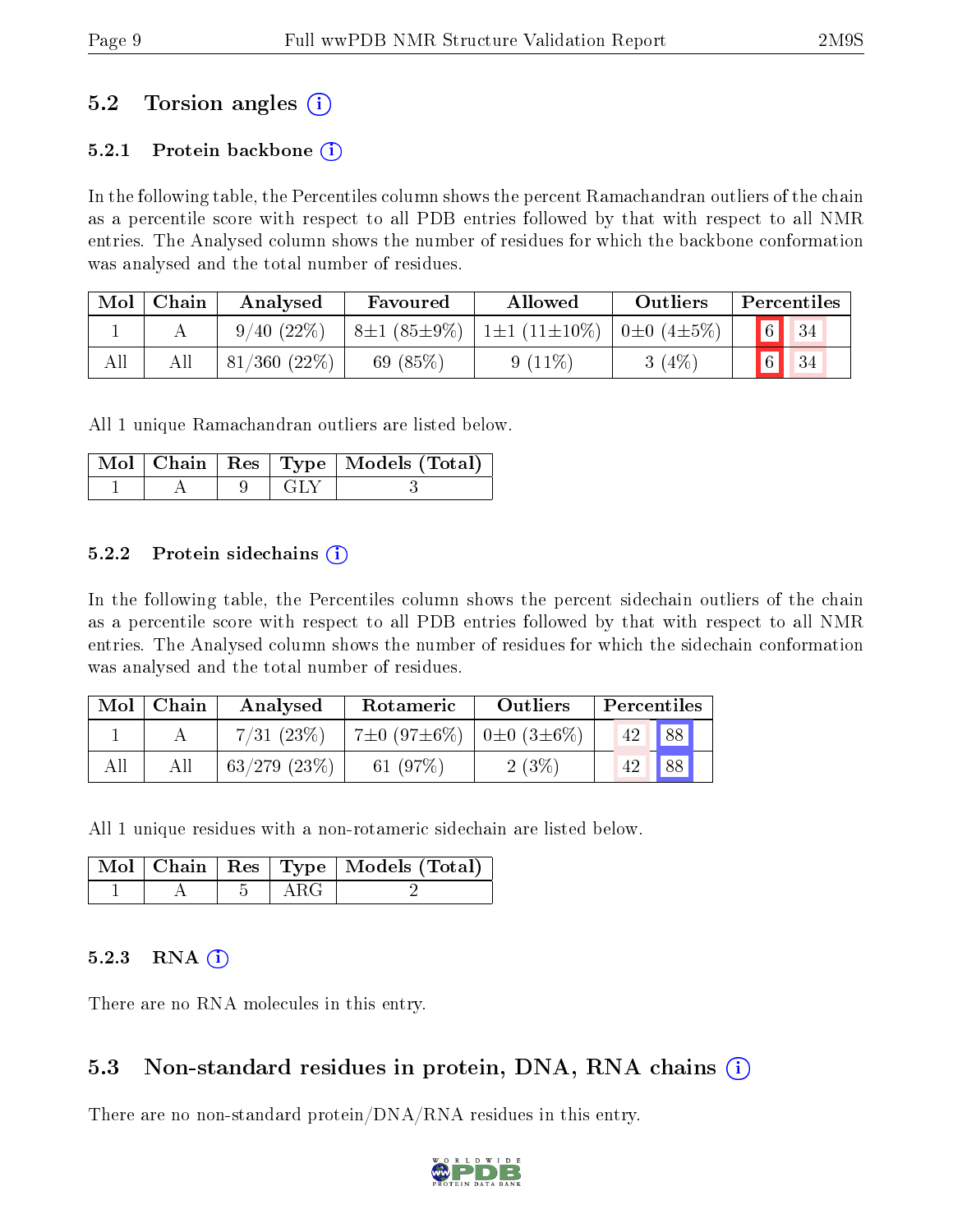## 5.4 Carbohydrates (i)

There are no carbohydrates in this entry. LIGAND-GEOMETRY INFOmissingINFO

## 5.5 [O](https://www.wwpdb.org/validation/2017/NMRValidationReportHelp#nonstandard_residues_and_ligands)ther polymers (i)

There are no such molecules in this entry.

## 5.6 Polymer linkage issues (i)

There are no chain breaks in this entry.

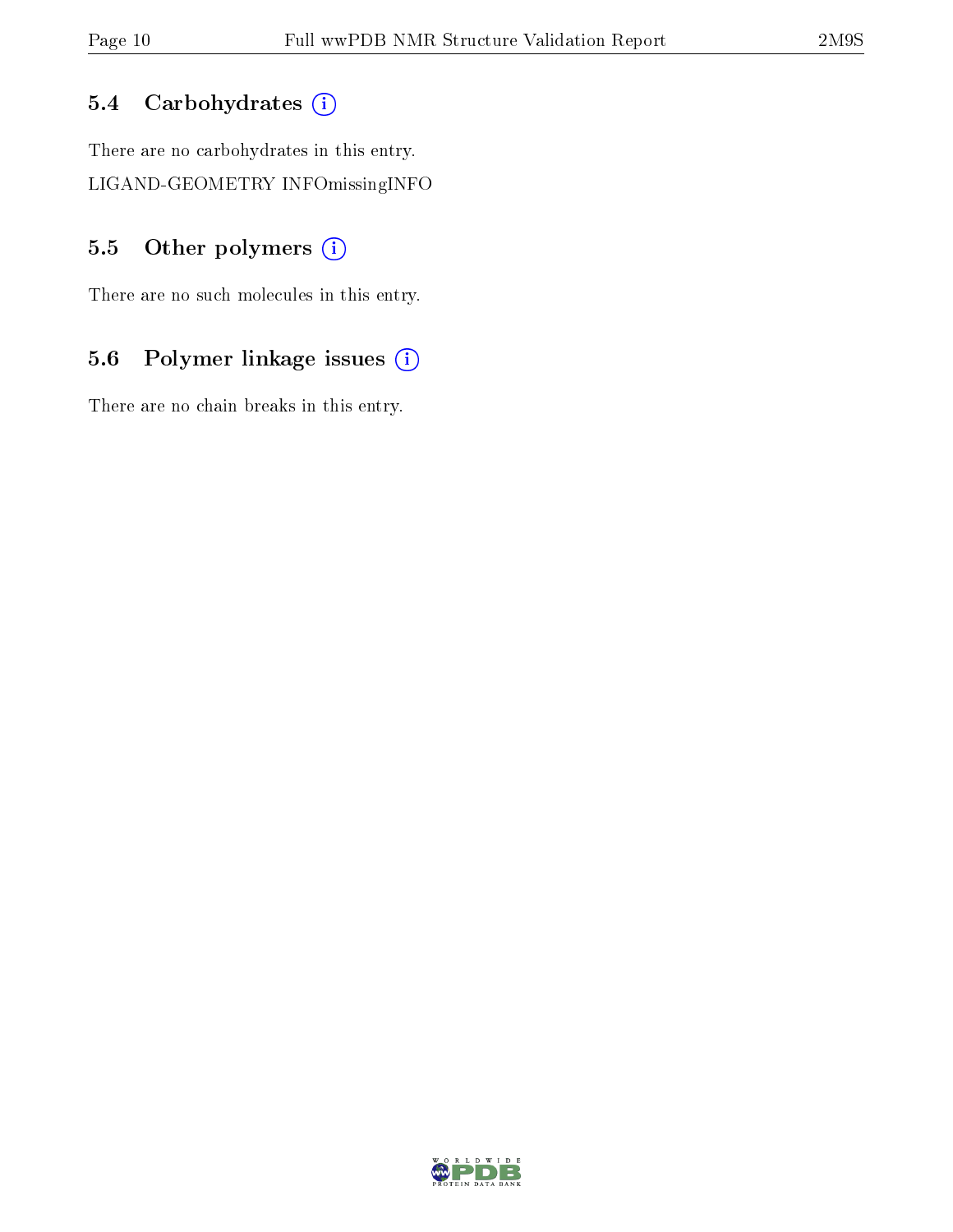## <span id="page-10-0"></span>6 Chemical shift validation  $\binom{1}{k}$

The completeness of assignment taking into account all chemical shift lists is 45% for the welldefined parts and  $46\%$  for the entire structure.

## 6.1 Chemical shift list 1

File name: input\_cs.cif

Chemical shift list name: assigned chem shift list 1

### 6.1.1 Bookkeeping (i)

The following table shows the results of parsing the chemical shift list and reports the number of nuclei with statistically unusual chemical shifts.

| Total number of shifts                  | 268 |
|-----------------------------------------|-----|
| Number of shifts mapped to atoms        | 268 |
| Number of unparsed shifts               |     |
| Number of shifts with mapping errors    |     |
| Number of shifts with mapping warnings  |     |
| Number of shift outliers (ShiftChecker) |     |

### 6.1.2 Chemical shift referencing  $(i)$

No chemical shift referencing corrections were calculated (not enough data).

### 6.1.3 Completeness of resonance assignments  $(i)$

The following table shows the completeness of the chemical shift assignments for the well-defined regions of the structure. The overall completeness is 45%, i.e. 50 atoms were assigned a chemical shift out of a possible 112. 0 out of 0 assigned methyl groups (LEU and VAL) were assigned stereospecifically.

|           | <b>Total</b>   | $\mathbf{H}$    | $^{13}$ C   | 15 <sub>N</sub> |
|-----------|----------------|-----------------|-------------|-----------------|
| Backbone  | $18/45$ (40%)  | $18/18$ (100\%) | $0/18(0\%)$ | $0/9(0\%)$      |
| Sidechain | 22/43(51%)     | $22/26$ (85%)   | $0/14(0\%)$ | $0/3$ (0\%)     |
| Aromatic  | $10/24$ (42\%) | $10/13$ (77\%)  | $0/10(0\%)$ | $0/1$ (0\%)     |
| Overall   | 50/112(45%)    | 50/57(88%)      | $0/42(0\%)$ | $0/13(0\%)$     |

The following table shows the completeness of the chemical shift assignments for the full structure. The overall completeness is 46%, i.e. 214 atoms were assigned a chemical shift out of a possible 463. 0 out of 8 assigned methyl groups (LEU and VAL) were assigned stereospecifically.